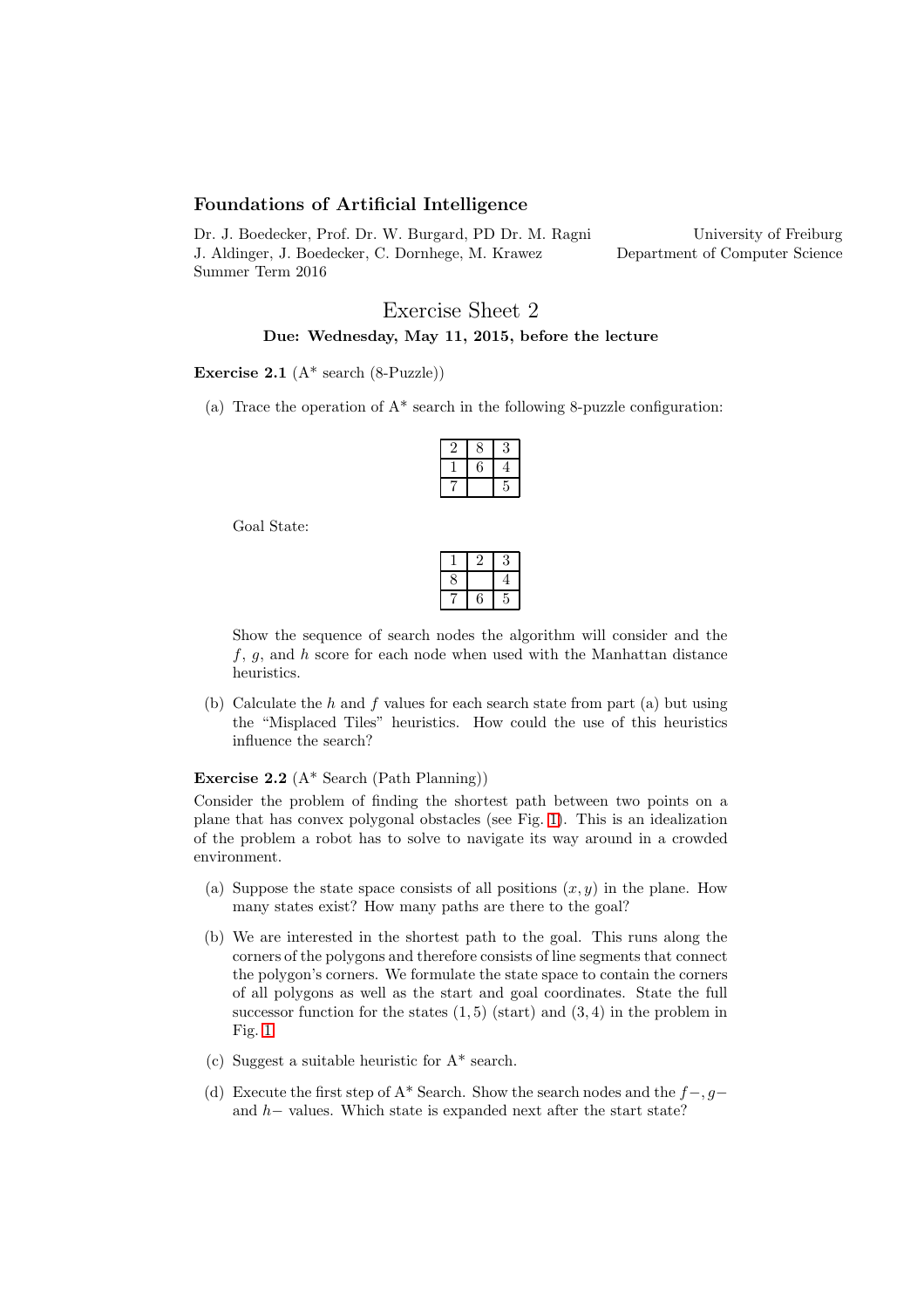

<span id="page-1-0"></span>Figure 1: Robot navigation among polygons. The origin O is at coordinates  $(0, 0)$ . The start state is at  $(1, 5)$ . The goal is at  $(10, 5)$ .

#### Exercise 2.3 (Local search)

We will now use *hill-climbing* in the same setting as in 2.2 (planar robot navigation among polygonal obstacles).

- (a) Explain how hill-climbing would work as a method of reaching a particular end point.
- (b) Show how nonconvex obstacles can result in a local maximum for the hill-climber, using an example.
- (c) Is it possible for it to get stuck with convex obstacles?
- (d) Would simulated annealing always escape local maxima on this family of problems? Explain!

Exercise 2.4 (Search algorithms)

Prove each of the following statements:

- (a) Breadth-first search is a special case of uniform-cost search.
- (b) Breadth-first search, depth-first search, and uniform-cost search are special cases of best-first search.
- (c) Uniform-cost search is a special case of A\* search.

### Exercise 2.5 (Uninformed Belief Space Search)

A robot lives in a world consisting of two rooms which are separated by an electric door. On the wall of each room is a button that can toggle the door. If the door is closed, a push on the button will open it while it will shutter it otherwise. The robot can move left or right, whereby the movement will end in the same room in case the robot moves against a wall or a closed door. The sensors of the robot fail. Nevertheless, the robot wants to get to the right room.